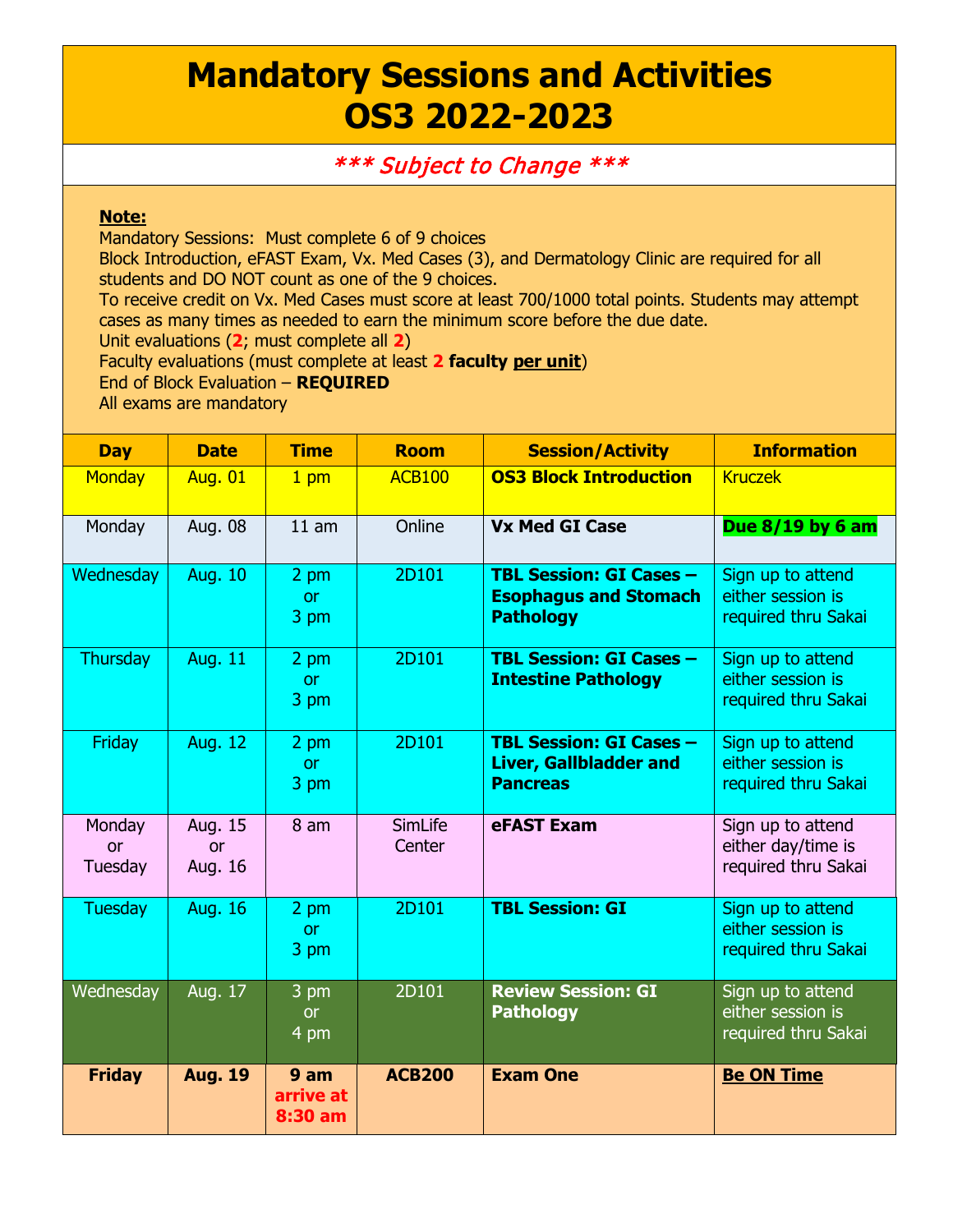|                              |                 | <b>Available thru MedHub</b>   |               | <b>Completion of</b><br><b>Evaluations for Unit One</b>                         | <b>See Sakai Calendar</b><br>for further details              |
|------------------------------|-----------------|--------------------------------|---------------|---------------------------------------------------------------------------------|---------------------------------------------------------------|
| Monday                       | Aug. 29         | 10 <sub>am</sub>               | Online        | <b>Vx. Med Dermatology</b><br>Case                                              | Due 9/12 by 6 am                                              |
| Monday                       | Aug. 29         | 11 am                          | Online        | <b>Vx. Med MSK Case</b>                                                         | Due $9/12$ by 6 am                                            |
| Monday                       | Aug. 29         | 1 pm                           | Derm. Clinic  | <b>Dermatology Clinic</b><br>4 <sup>th</sup> Floor HSC                          | See schedule on<br>Sakai for your time                        |
| Friday                       | Sept. 02        | 2 pm                           | 2D101         | <b>TBL Session: MSK Cases</b><br><b>ALL STUDENTS - 1</b><br><b>Session Only</b> | Sign up to attend is<br>required thru Sakai                   |
| <b>Tuesday</b>               | Sept. 06        | 2 pm<br><b>or</b><br>3 pm      | 2D101         | <b>TBL Session:</b><br><b>Rheumatological</b><br><b>Disease Cases</b>           | Sign up to attend<br>either session is<br>required thru Sakai |
| Thursday                     | Sept. 08        | $1$ pm<br><b>or</b><br>2 pm    | 2D101         | <b>Review Session:</b><br><b>Dermatology/MSK</b>                                | Sign up to attend<br>either session is<br>required thru Sakai |
| <b>Monday</b>                | <b>Sept. 12</b> | 9 am<br>arrive at<br>8:30 am   | <b>ACB200</b> | <b>Exam Two</b>                                                                 | <b>Be On Time</b>                                             |
| Tuesday                      | Sept. 13        | $1$ pm<br><b>or</b><br>2:30 pm | 2D101         | <b>Review Session: End of</b><br><b>Block</b>                                   | Sign up to attend<br>either session is<br>required thru Sakai |
|                              |                 | <b>Available thru MedHub</b>   |               | <b>Completion of</b><br><b>Evaluations for Unit Two</b>                         | <b>See Sakai Calendar</b><br>for further details              |
| <b>Thursday</b>              | <b>Sept. 15</b> | 8:30 am<br>arrive at<br>8 am   | <b>ACB200</b> | <b>NBME Exam</b>                                                                | <b>Be On Time</b>                                             |
| <b>Available thru MedHub</b> |                 |                                |               | <b>Completion of End of</b><br><b>Block Evaluations</b>                         | <b>See Sakai Calendar</b><br>for further details              |

| <b>Mandatory Block Introduction</b>  |  |  |  |  |
|--------------------------------------|--|--|--|--|
| <b>VxMed</b>                         |  |  |  |  |
| <b>SimLife Activity</b>              |  |  |  |  |
| <b>P3 Small Group/Block Activity</b> |  |  |  |  |
| <b>TBL</b>                           |  |  |  |  |
| <b>Dermatology Clinic</b>            |  |  |  |  |
| <b>Exams</b>                         |  |  |  |  |
| <b>Evaluations</b>                   |  |  |  |  |
| <b>Review Sessions</b>               |  |  |  |  |